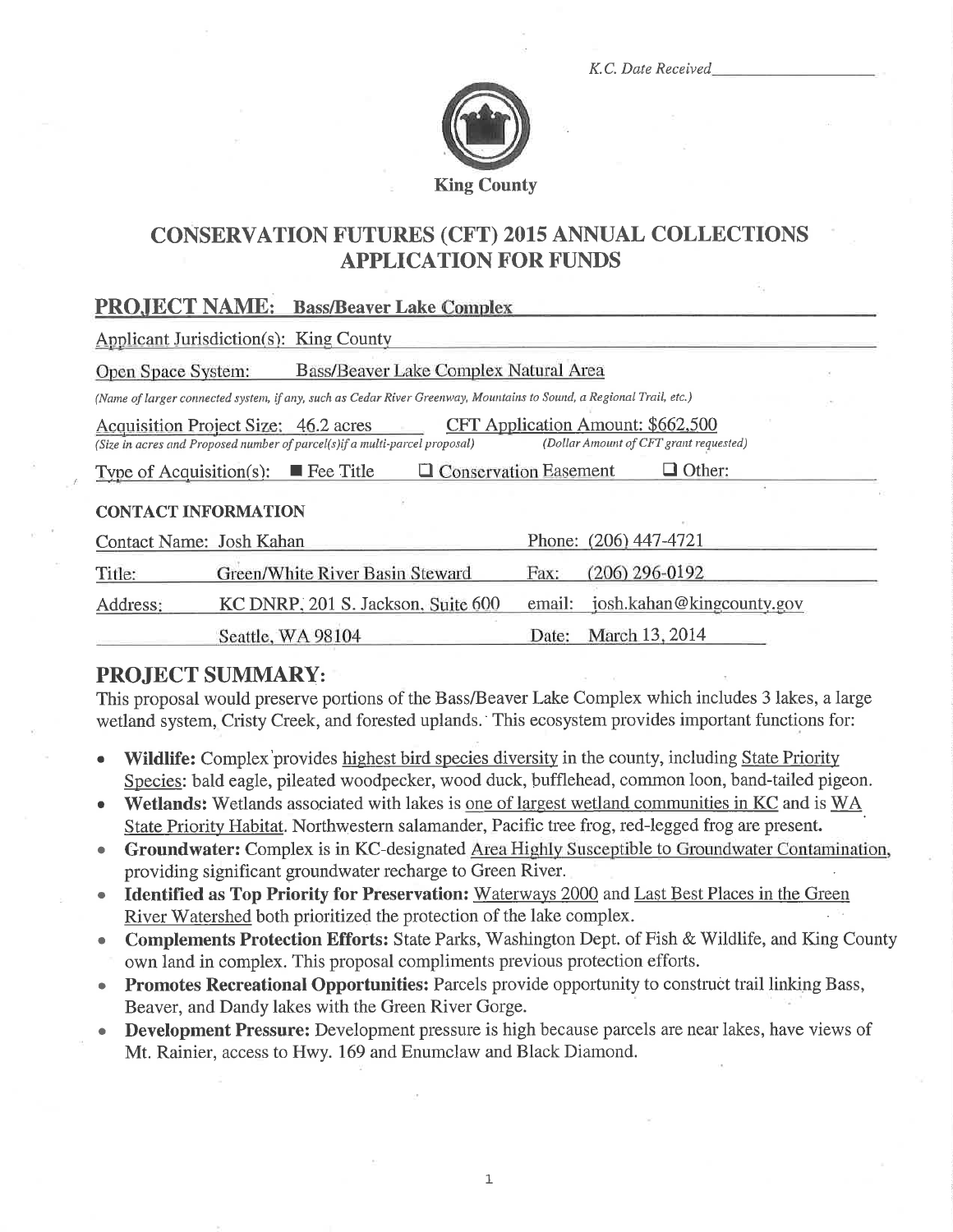## 1. OPEN SPACE RESOURCES

- $\blacksquare$  A. Wildlife habitat or rare plant reserve
- B. Salmon habitat and aquatic resources
- $\blacksquare$  C. Scenic resources
- $\blacksquare$  D. Community separator
- $\Box$  E. Historic/cultural resources
- 
- 
- $\Box$  **F.** Urban passive-use natural area/greenbelt  $\Box$  G. Park/open space or natural corridor addition  $\Box$  H. Passive recreation opportunity/unmet needs

## Wildlife Habitat/Plants

Birds: The lake complex provides highest bird species diversity in King County (KC) (KC Wetland Inventory 1990). State Priority Species: bald eagle, pileated woodpecker, wood duck, bufflehead, great blue heron, common loon, and band-tailed pigeon. Others: golden eagle, turkey vulture, osprey, green heron, kingfisher, ruffed grouse, least sandpiper, goldfinch, Bewick's/marsh/Pacific wren, Swainson's thrush, rufous hummingbird, spotted towhee. Wetlands: Two wooded (forested) wetland plant communities are located within the parcels at two and 10 acres, and are designated as State Priority Habitat. Only 5.6% of the wetlands in KC are mapped as forested wetlands, and less than half of these are coniferous. Vegetation in these wetlands is very sensitive to fluctuations in water levels and water chemistry; nearby development could impact both of these parameters.

Mammals: North Rainier elk herd – White River Unit traverses area (one of 10 elk herds in state), along with cougar, black bear, bobcat, red fox, coyote, river otter; weasel, mink, muskrat, mountain beaver, and bats. Amphibians/mussels: Northwestern salamander, Pacific tree frog, red-legged frog are present.

### Salmon Habitat/Aquatic Resources

Chum, coho, and steelhead salmon are present in lower mile of Cristy Cr. which enters the Green R. at RM 44, and supports cutthroat/rainbow trout between Dandy and Bass lakes. The Middle Green River was identified as one of the 10 most important river reaches in Puget Sound for salmon recovery (Trust for Public Land 2001). The southwestern Plum Creek parcel protects headwaters of Newaukum Cr., which contains Chinook/steelhead. The WRIA 9 Salmon Habitat Plan (2006) provides policies which support this acquisition:

- 
- Policy IN-6: Protecting and Improving Hydrology and Water Quality/Quantity.<br>Necessary Future Conditions: Sources of cool, clean water from surface and ground water are maintained.
- Program WW-15: Develop a Coordinated Acquisition Program for Natural Areas.

Acquisition would protect an Area Highly Susceptible to Groundwater Contamination (KC Comp. plan 2008).

#### Scenic Resources

The lake complex provides the opportunity to see low-elevation, minimally developed lakes and wetlands. Views from Mt. Rainier are common throughout the complex. Cristy Creek is particularly beautiful between Beaver and Dandy lakes where it cascades over boulders and downed logs. Waterfowl and many other bird species can commonly be seen in the lakes ând wetlands.

#### CommunÍty Separator

The Bass/Beaver Lake Natural Area acts as an excellent urban-rural separator as it's located between Black Diamond and Enumclaw, and many single-family homes to the west. The landscape between the lakes and Green R. is still relatively undeveloped; development would significantly compromise habitat value in this area and eliminate important open space linkages. Preserving these parcels would minimize residential sprawl potential.

### Park/Open Space or Natural Corridor Addition

Acquisition of these parcels would be an important step in linking the lake complex with blocks of public land along the Green River, creating extensive habitat connectivity. Currently, there are 2,500 acres of state land and 1,400 acres of King County lands along the Middle Green River. In the last 10 years, KC has preserved over -280 acres in the lake complex.

### Passive Recreation Oþportunity

The lake complex provides wonderful passive recreation opportunities, including hiking, birding, and nonmotorized boating. A trail could be constructed from the KC parcel in the SW portion of the complex to the Green River Gorge via Dandy Lake and the recently acquired Plum Creek properties. Bird-watching blinds could be constructed near the lakes to allow waterfowl viewing while minimizing wildlife disturbance. State Parks is also interested in connecting the three lakes with parks along the River,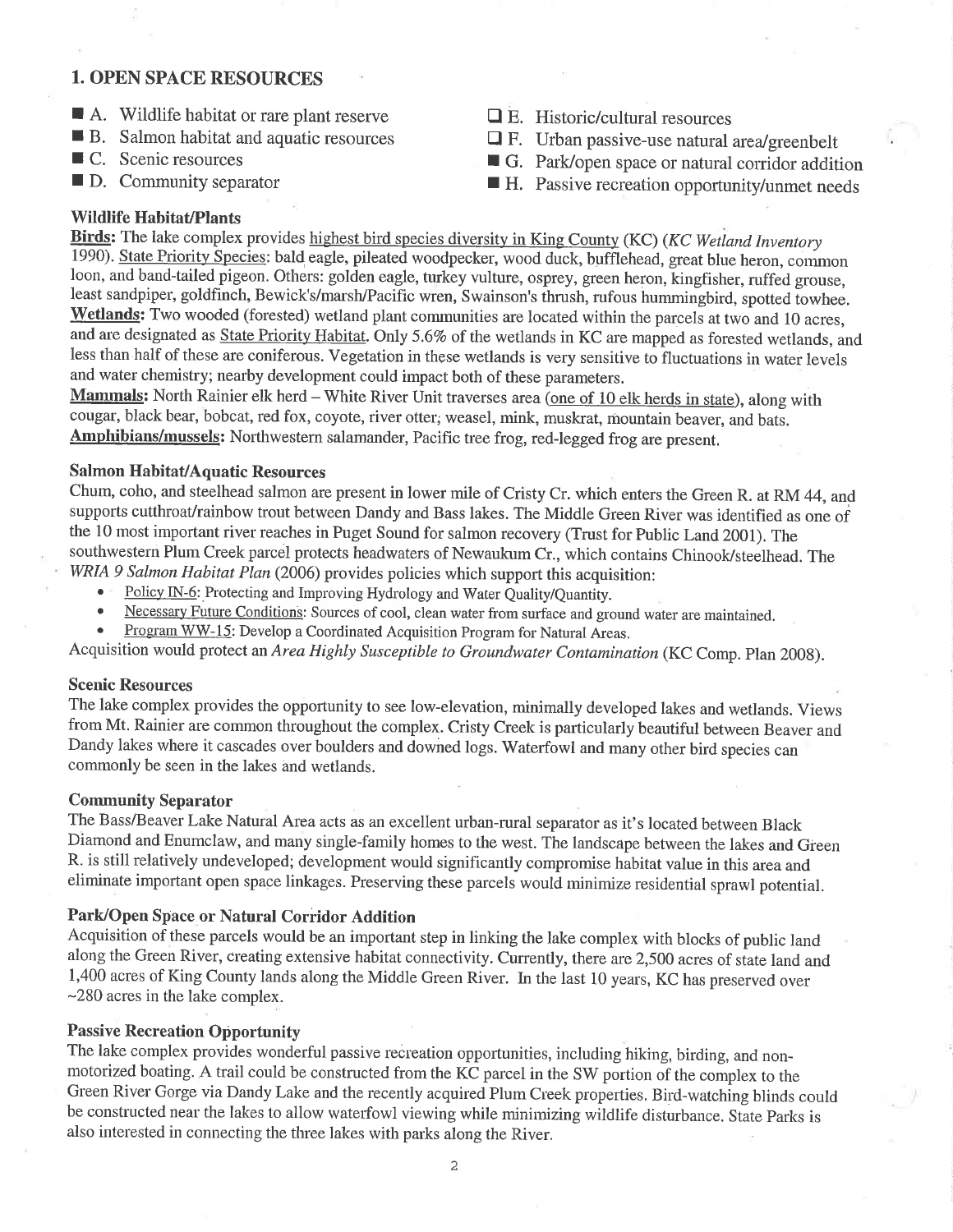## 2. ADDITIONAL FACTORS

For the proposed acquisition parcel(s), please (1) mark all criteria that apply, and (2) thoroughly; yet succinctly describe in the space below how the proposed acquisition satisfies each marked criteria.

- $\blacksquare$  A. Educational/interpretive opportunity
- $\blacksquare$  B. Threat of loss of open space resources
- $\blacksquare$  C. Ownership complexity/willing seller(s)/ownership interest proposed
- $\blacksquare$  D. Partnerships Describe any public or private partnerships that will enhance this project:
- $\blacksquare$  E. Is the property identified in an adopted park, open space, comprehensive, or community plan?
- E F. Transferable Development Credits (TDC) participation

#### EducationaUinterpretive opportunity

The priority acquisition property furthest to the north in this application would offer a critical north-south trail link through the lake complex. Preserving the lake complex would provide people with the opportunity to access minimally developed, low-elevation lakes, which is relatively uncommon in KC. The lakes' unique hydrology, fish and wildlife habitat, multiple wetland types, and ecological restoration projects could be highlighted with signage and viewing platforms. Black Diamond, Enumclaw, and south KC residents would benefit from these educational and interpretive opportunities, along with recreational improvements that could eventually be made.

#### Threat of loss of open space resources

The lake complex is relatively flat, easily accessed by roads (especially Hwy. 169), and would be an excellent setting for view-homes (Mt. Rainier and lake views). Development and post-development impacts could impact wildlife populations and associated corridors, diminish habitat, and degrade water quality and wetlands.

#### Ownership complexity/willing seller/ownership interest

Both landowners targeted for acquisition are willing to negotiate an acquisition transaction

#### **Partnerships**

King County has worked with the Middle Green River Coalition (MGRC) for over 12 years with the intent to preserve land within the lake complex, and prevent them from þeing harvested for timber or sold for development. This application is the culmination of this effort. State Parks owns 2,500 acres along the Green River and is supportive of these acquisitions because they increase the potential to create a trail connecting the lakes with the parks along the river.

### Is property Ídentified in adopted park, open space, comprehensive, or community plan?

The Bass/Beaver Lake complex is identified as critical for open space preservation in several documents:

- Salmon Habitat Plan (WRIA 9 2006) provides several policies which support acquisition in this lake complex (Policy IN-6, Necessary Future Conditions, Program WW-15).
- Last Best Places in the Green River Watershed (KC 2002) identified the lake complex as one of the highest priorities in the entire Middle Green River watershed.
- Near-term Action Agenda for Salmon Habitat Conservation (WRIA 9 2002) identified action items to protect habitat such as the lakes and Cristy Creek (WW Action2,MG Action 1, MG Action 4).
- Habitat Limiting Factors and Reconnaissance Assessment Report, WRIA 9 (WA Cons. Comm. 2000) identified lower Cristy Creek as habitat for four salmonid species.
- Direction for 2000 (WRIA 9 2000) stated that acquisition and restoration in the Middle Green River basin is one of the highest priorities for early action in WRIA 9.
- Waterways 2000 (KC 1995) identified the lake complex for preservation.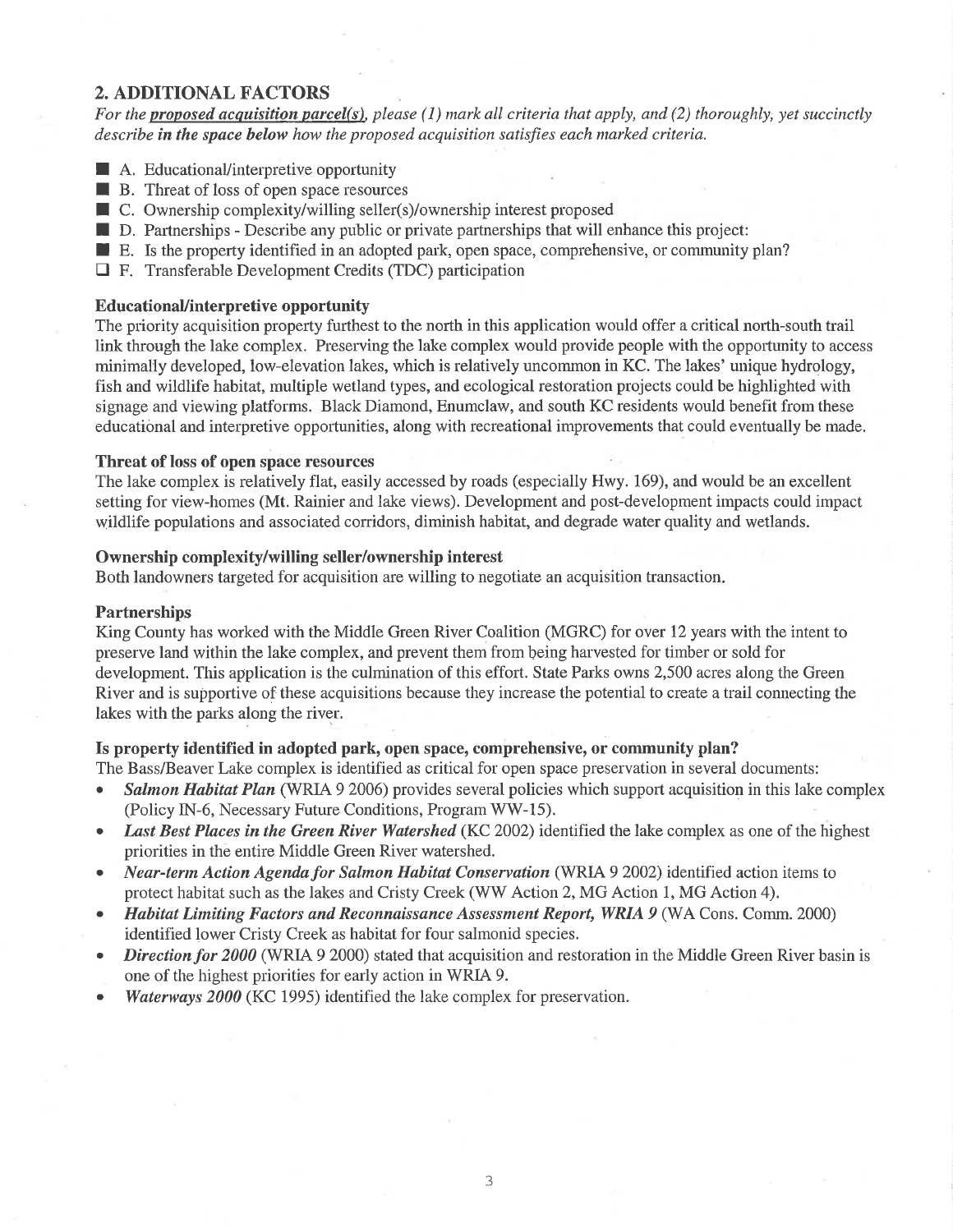## **3. STEWARDSHIP AND MAINTENANCE**

How will the property be stewarded and maintained? Does the property lend itself to volunteer stewardship opportunities? How will ongoing stewardship and maintenance efforts be funded?

## **Stewardship and Maintenance**

King County's plan for providing site stewardship will be based on standards and protocols commonly accepted and followed by resource planners and land managers charged with managing natural areas for which primary purpose and use is fish and wildlife habitat preservation. Basic site information will be gathered and incorporated into site management activities for both short and longer-term stewardship of the site. Depending on actual needs, funding for stewardship, maintenance or restoration will come from different sources, such as surface water management funds, but not from county general fund sources.

## **Volunteer Stewardship Opportunities**

Volunteers - Bernie McKinney is the Park Ambassador for the Bass/Beaver Lake Natural Area (sponsors restoration projects, inspects for illegal activity, assist with litter control). The Middle Green River Coalition, a community group active in acquisition and restoration efforts in the area, intends to participate in the stewardship effort. Volunteers from schools and community groups from Black Diamond, Enumelaw, and unincorporated KC have been, and will be recruited.

Trails - King County DNRP will develop a trails plan if one is considered appropriate on-site. Any trails that are constructed would be "soft" and consistent with the primary use of the site as an undeveloped natural area.

## **4. PROJECT BUDGET**

| TOTAL CFT APPLICATION AMOUNT* | \$662,500 |  |
|-------------------------------|-----------|--|
|                               |           |  |

## **Estimation of property value:**

Briefly describe how land values have been estimated, i.e. appraisal, property tax assessment, asking price, letter of value or other means.

| <b>ESTIMATED PROJECT COSTS (dollars)</b>               | (a range may be included) |
|--------------------------------------------------------|---------------------------|
| Total property interest value                          | \$1,283,000               |
| Title and appraisal work                               | \$15,000                  |
| Closing, fees, taxes                                   | \$5,000                   |
| Relocation                                             | \$10,000                  |
| Hazardous waste reports                                | \$2,000                   |
| Directly related staff, administration and legal costs | \$10,000                  |
| <b>Total Project Costs (CFT and other funds)</b>       | \$1,325,000               |

| <b>MATCHING FUNDS SOURCES</b>                              | Date Expended or<br>Committed            | Match Funds Expended or<br>Committed (Amount) |
|------------------------------------------------------------|------------------------------------------|-----------------------------------------------|
| New Parks Levy                                             | Requesting funds for 2015<br>expenditure | \$662,500                                     |
| <b>Existing CFT</b>                                        |                                          | \$767                                         |
| <b>Total Matching Funds</b><br><b>Currently Identified</b> |                                          | \$662,500 (Proposed Parks<br>Levy)            |
| Unidentified Remaining Match Need:                         |                                          | \$0                                           |

## Unidentified remaining match need

Please discuss briefly how the unidentified remaining match need above will be met: All match needs are identified above.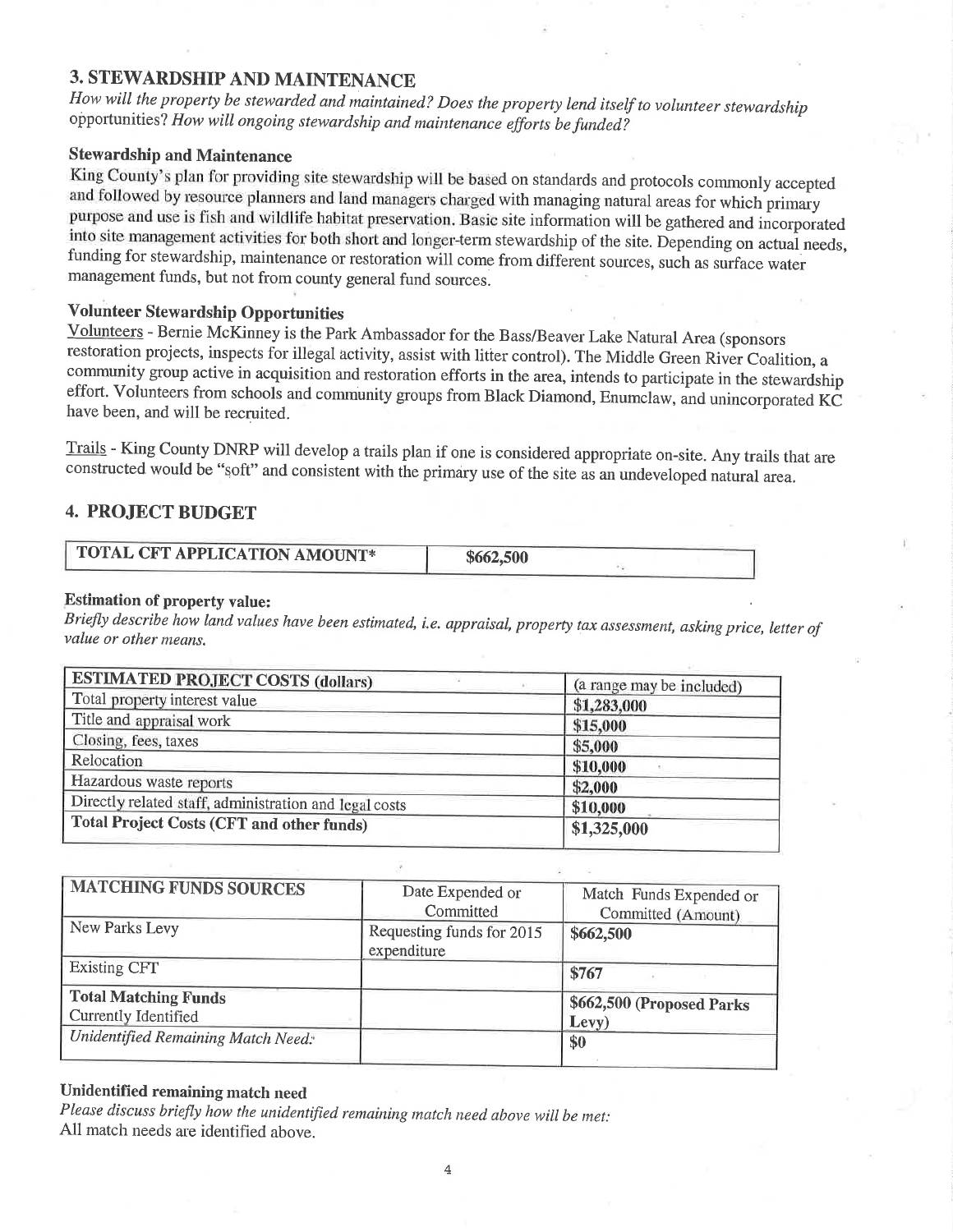## 5. IN-KIND CONTRIBUTIONS FROM PARTNERSHIPS

| <b>Brief Activity Description</b> | <b>Dollar Value of</b> | <b>Status</b>        | <b>Activity Date Range</b>          |
|-----------------------------------|------------------------|----------------------|-------------------------------------|
|                                   | In-kind                | (Completed, or       | (When was activity completed?       |
|                                   | <b>Contribution</b>    | Proposed in future?) | or, date proposed in future)        |
| Middle Green River Coalition      | \$5,000                | Proposed             | Stewardship, educational activities |
| Park Ambassador                   | \$5,000/year           | Proposed             | Ongoing stewardship                 |
| <b>TOTAL</b>                      | \$10,000               |                      |                                     |

## 6. ATTACHED MAP

Please attach a **one-page, 8 1/2'x 11" site map** that shows the following:<br>• Each parcel proposed for acquisition in vellow or distinct shading and

- Each parcel proposed for acquisition in yellow or distinct shading and an indication of any parcel proposed for less than fee simple acquisition, such as a conservation easement;
- Location of any proposed development to the site such as parking, trails or other facilities;
- Location of any proposed site restoration;
- Existing public (local, state or federal) park or open spaces, labeled and shown in dark green or distinct shading;
- Other permanently protected open spaces (private, non profit, institutional, etc.) shown in light green or distinct shading;
- Major water courses such as creeks, rivers, lakes or wetlands;
- Major roads, arterial roads or regional trails.
- Map scale: The map should show approximately a one-mile radius around the proposed acquisition(s).